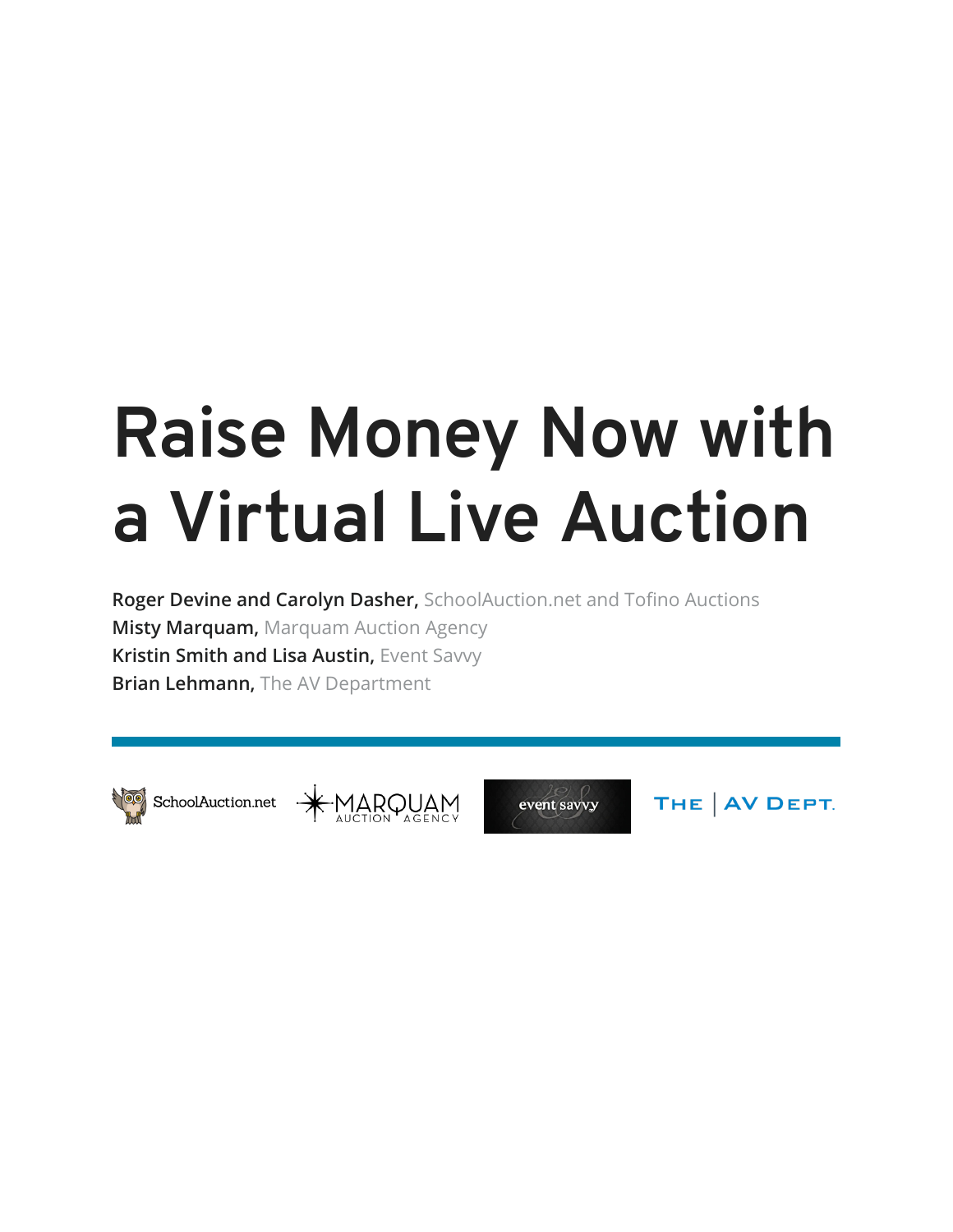## **About this Edition**

This is the first edition of this whitepaper. We're releasing it on April 3rd, 2020. We know we will be publishing a second edition very soon, when we can show you the new enhancements we are adding to the software to help customers run Virtual Live Auctions. And we expect to make more updates as the year goes on and we collect more feedback from customers and fellow industry pros. You can sign up to be alerted whenever we release a new version, at:

[http://www.schoolauction.net/resources/school-auction-guide/](https://www.schoolauction.net/resources/school-auction-guide/online-auctions-with-a-virtual-live-auction/) [online-auctions-with-a-virtual-live-auction/](https://www.schoolauction.net/resources/school-auction-guide/online-auctions-with-a-virtual-live-auction/)

## **Introduction**

If you are involved in the nonprofit and school fundraising world, we don't have to tell you these are challenging and uncertain times. Many nonprofits and schools have canceled their upcoming events due to the COVID-19 crisis. Others are postponing, still hoping to host an in-person gala event a few months from now, or later this fall. If you've already completed procurement for a gala auction, you may feel you have nothing to lose by delaying.

The truth is none of us can predict whether organizations will be able to hold in-person events two months or even six months out. The end of physical distancing won't happen all at once. It's likely to happen region by region over time. Subsequent Stay at Home orders are highly probable.

Squeezing postponed galas into a tight time frame later this summer or fall will make for a live auction traffic jam. Organizations will be battling each other for ticket sales, sponsorships and precious donor contributions. And there's no guarantee that these events won't need to be postponed again and again during the next year.

All of this means it's time to develop a back-up plan. Rather than cancel or postpone, your organization can pivot to a Virtual "Live" Auction, and raise money now.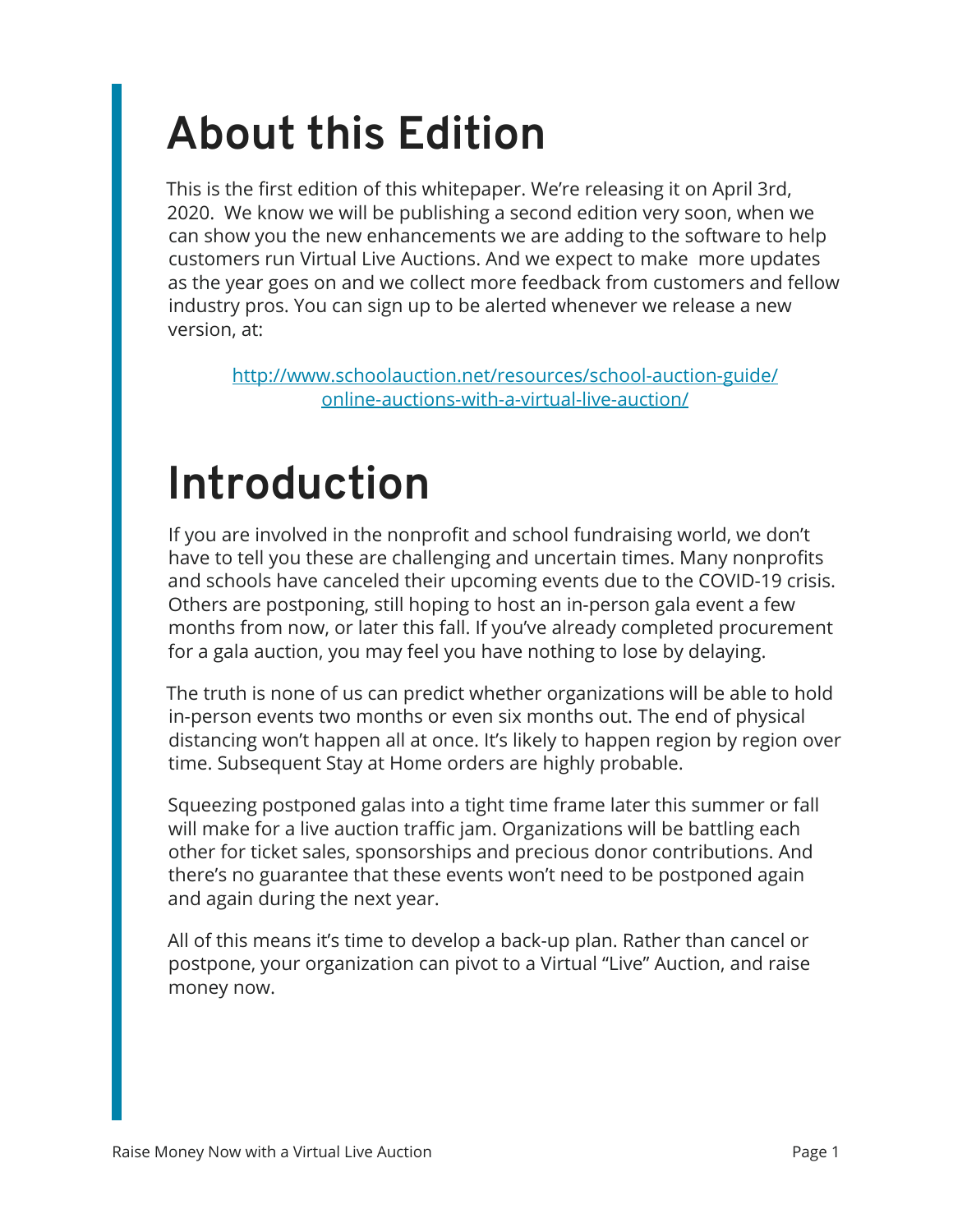## **Yes, You Can Still Fundraise**

Many businesses and individuals are taking a financial hit as a result of the COVID-19 crisis, and some organizations fear they won't be able to raise money in the current climate. But nonprofits are taking a hit too—and at a time when they need funds more than ever. The services nonprofits provide are in higher demand in this economic downturn. If giving declines, some nonprofits are likely to go under.

Nonprofits are employers, too. In fact, they employ more than 10% of the country's workforce. Saving these jobs and protecting the services these employees provide is critical to the economic health of the nation.

We encourage you to reach out to your donor base—but do it sensitively. This doesn't mean reminding them of the difficult time they are having right now. It does mean reworking the traditional procurement approach. Now is the time to edit your procurement letter to make it really stand out. You are competing for increasingly limited donor contributions, so your ask must tell your story in an attention-getting, inspiring way.

Tell your supporters how your organization is being affected by the crisis, and what you need to fulfill your mission. Schools need technology (laptops, tablets, etc) so their students can learn online, and they need funds to train teachers to provide this online curriculum. Churches and other nonprofits need funds to ramp up their benevolent, community-based work, which is needed now more than ever.

Make sure your supporters—item donors, sponsors, and potential bidders really understand your mission. Transparency about how much funding you need to meet those goals is key. Any time you can be specific, you should be:

- \$X buys tablets for 10 students
- \$Y buys 2 weeks of food for 2 shelter pets
- \$Z stocks our community food pantry for 1 week

Individual giving tends to rise after major events. Now is the time to reach out directly to individual donors. Make a personal ask. Connect one-onone. A lot of people are working alone at home right now, and many will appreciate the sense of connection a phone call brings. Use this time to pick up the phone and call your potential donors and make stronger connections. Tell them you are still raising money and why, and tell them exactly how they can help. Kristin Smith of Event Savvy suggests, "Remember to ask how they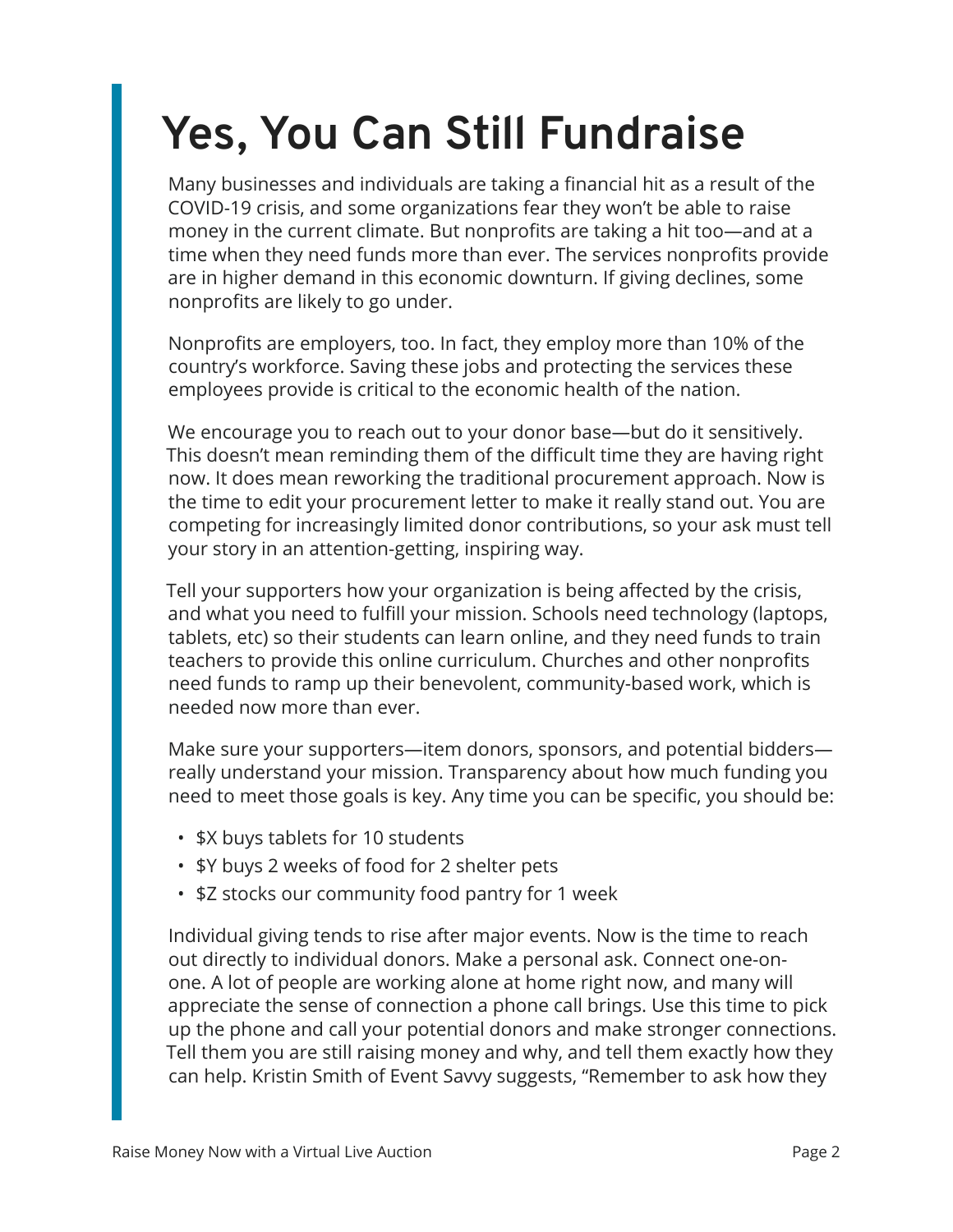are doing and how this has affected them personally and professionally. This is the time to make those genuine connections." If they can't give now, they may be able to down the road.are doing and how this has affected them personally and professionally. This is the time to make those genuine connections." If they can't give now, they may be able to down the road.

## **Fundraising Options**

The non-profit gala back-up plan can include a number of different options:

- Online giving campaigns
- Peer-to-peer giving
- Direct solicitation
- Online Silent Auctions
- Virtual Live Auctions

Most nonprofits already understand how to implement the first four, and have probably been doing them for a while. But Virtual Live Auctions are a new animal. One that we're all figuring out as we go.

This White Paper sets out some initial best practices for running a Virtual Live Auction. We'll be updating it as we learn more by doing more.

## **Virtual Live Auctions**

A Virtual Live Auction is not an Online Silent Auction, though that can and should to be a big part of any nonprofit's fundraising plan.

In addition to having an online auction that lasts a set amount of time, you can also produce a **Virtual Live Auction**—a webcast of your auctioneer and emcee hyping the live auction items, while bidders at home watch the stream and place bids through fundraising auction software.

Gala fundraising auctions are philanthropy as a spectator sport—bids go higher because there is a crowd cheering on the bidders (especially in the live auction), because there is head-to-head competition within a short time frame, and because the guests at your event are feeling relaxed and happy about celebrating your organization. At many of these events, alcoholic beverages are served. Which definitely helps your guests decide to make one more impulse bid on that class project, signed basketball, or bottle or rare Pinot Noir.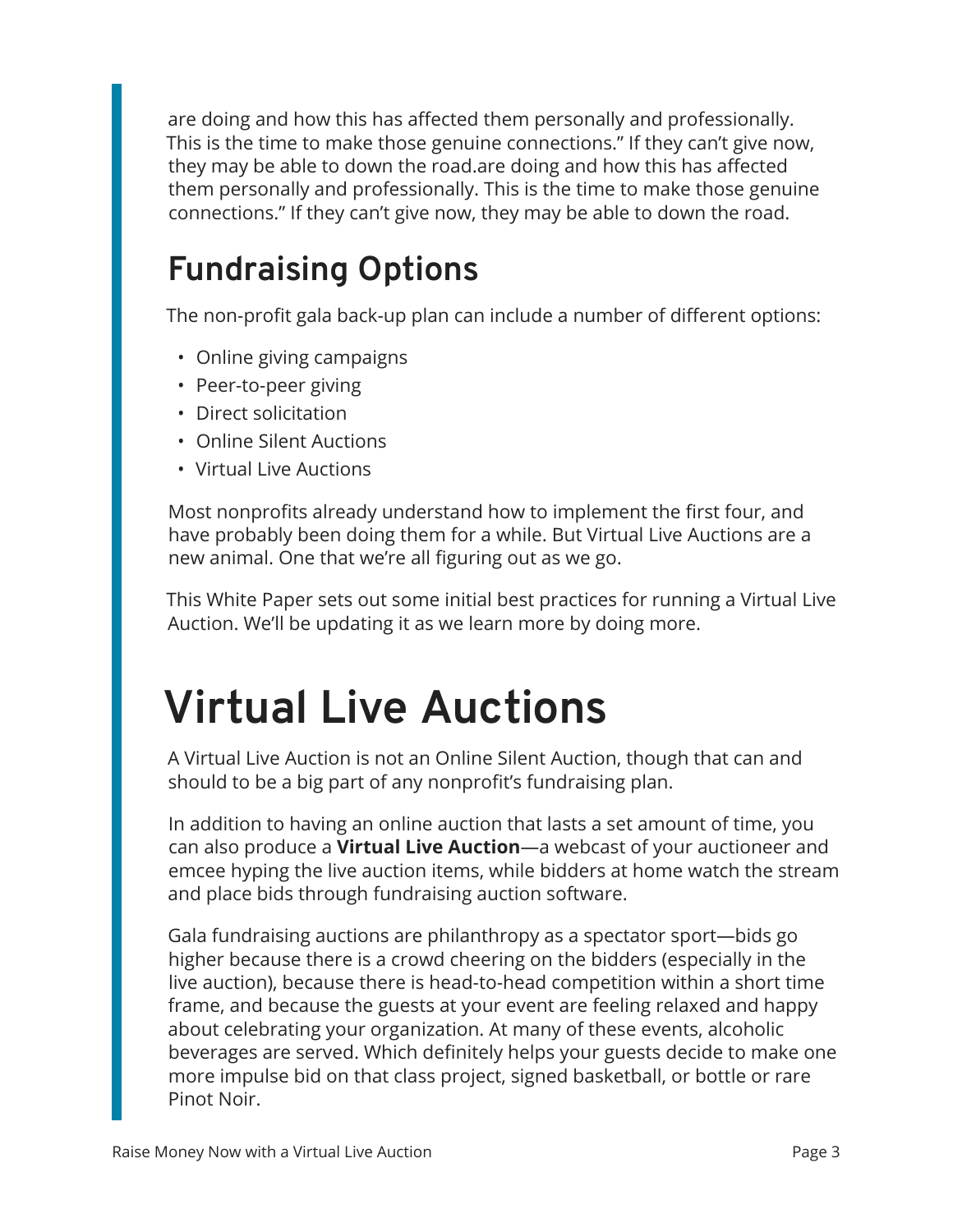Traditional online auctions have a very different feel for bidders. It's very easy for them to get distracted away from the auction; it's NOT a very social event, and the bidders are as likely to be drinking a Diet Dr Pepper as a microbrewed beer.

So the question becomes: how can you emulate the best elements of a live event online? Doing that starts with the help of a seasoned auctioneer, enthusiastic emcee, AV professionals, a quality fundraising auction software package, and a well-written and executed program.

The auctioneer and emcee are filmed at a broadcast studio, or event space with reliable, tested, high-speed internet service, in real time. (With the proper technology, which many auctioneers have, the broadcast can even be filmed from multiple locations, if people are quarantined.) The AV experts provide professional sound and lighting, and produce the broadcast, making sure that transitions from one broadcast element to the next take place smoothly.

## **What it Looks Like**

A Virtual Live Auction offers a condensed, webcast version of a live gala auction. It differs from a Live Gala event in that it features only a handful of select items, starts with a paddle raise (aka Special Appeal) up front, and relies on viewers at home to bid using fundraising auction software.

Bidders use two screens (a phone and a laptop, or maybe a tablet) or have two windows open on the same device. One window or device shows the real-time simulcast of the event. The other window or device shows them the auction software, where they place their bids.

The auctioneer uses three screens or windows: one where they can see the real-time broadcast as the bidders are seeing it, one where they can see their script notes, and one with the auction software, so that they can monitor bids. (It can be very helpful if a production assistant offstage is also monitoring the auction software and feeding important information to the auctioneer.)

In a typical live gala, there are 8–10 bids per item, and a professional auctioneer sells each item in 2–2.5 minutes. But in a virtual live auction latency (the delay inherent in any broadcast) increases the sale time per item by up to 3 times that. Bidders don't experience this latency—they see and hear the auctioneer and emcee in what to them feels like real time, and they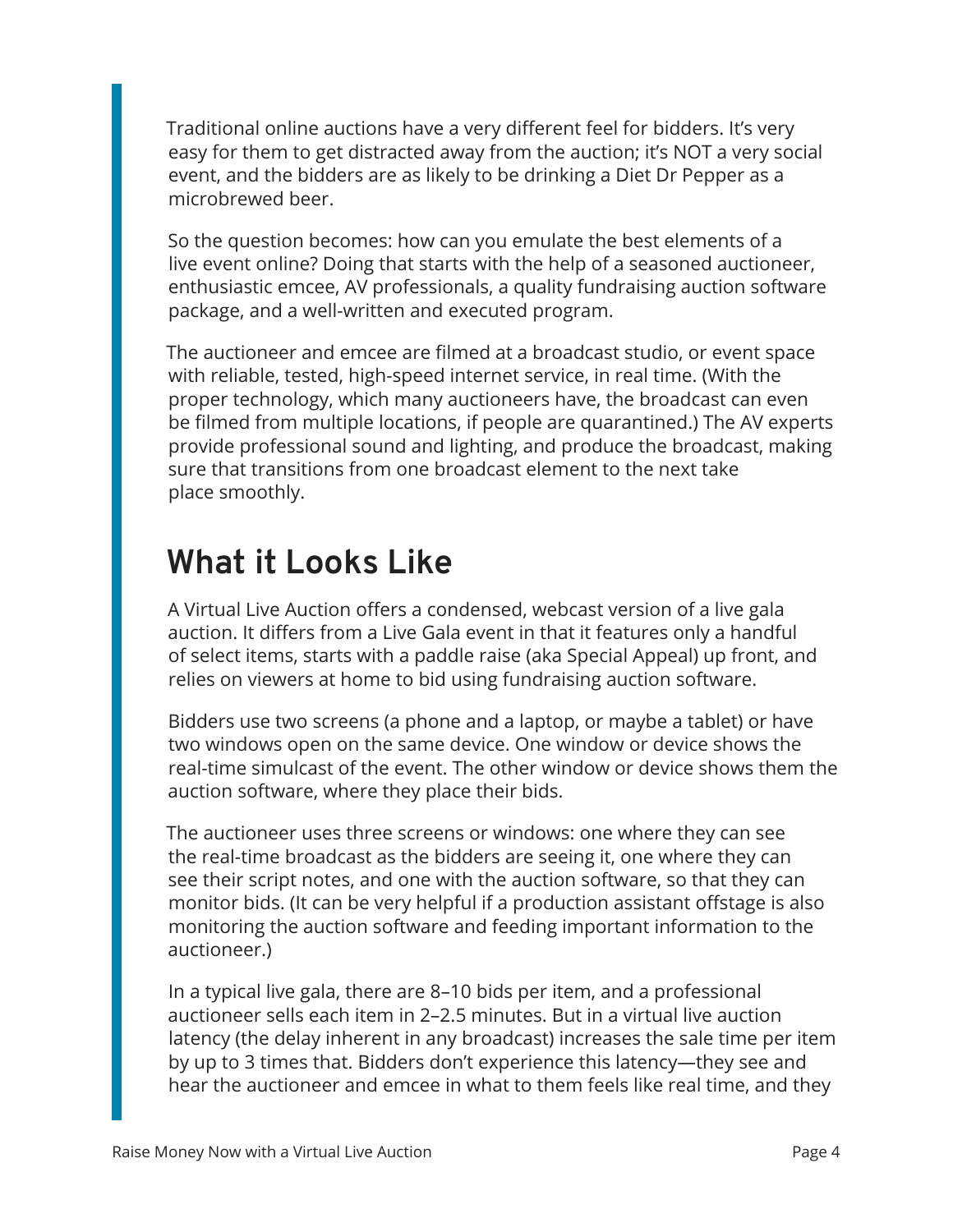can see right away if they are the high bidder or they've been outbid. But the auctioneer does experience latency, and must be prepared to fill this time with meaningful content.

While a virtual live event can't replicate the exact community experience of a live gala, in these times it's the next best thing. An upside is that it allows you to cast a wider fundraising net. You can encourage your supporters to invite friends and extended family to participate—particularly in the special appeal portion of the event. And it can provide a chance for your community to come together the only way people can right now—online—to support a common cause.

## **How to Make it Happen**

### **The Where: Location, Location, Location**

Location is challenging these days. Ideally, your virtual live event will be produced and broadcast from a production studio space, using professional sound, lighting, and camera equipment, and tried and tested high-speed internet service.

When evaluating studio space, make sure there's enough room for the people involved to be six feet apart. If you plan to have an auctioneer and an emcee working together, they'll need a stage where they can stand six feet apart. (Mark their spots with tape, to reassure viewers that everyone is following safe distancing guidelines.) The camera person must be able to do their work at least 6 feet away. The sound technician is typically in a booth, so their physical distance is easy to manage.

If you're a school with an excellent AV department, you may be able to make use of free space at your facility and tap into the expertise of the AV instructor and students.

If a studio isn't a possibility, you can have an AV team come to you at another location, but bear in mind this means they'll need to bring lights, cameras, sound equipment, etc, and that you'll need to test your on-site internet connectivity to make sure you have the capacity to stream your event live from your chosen location.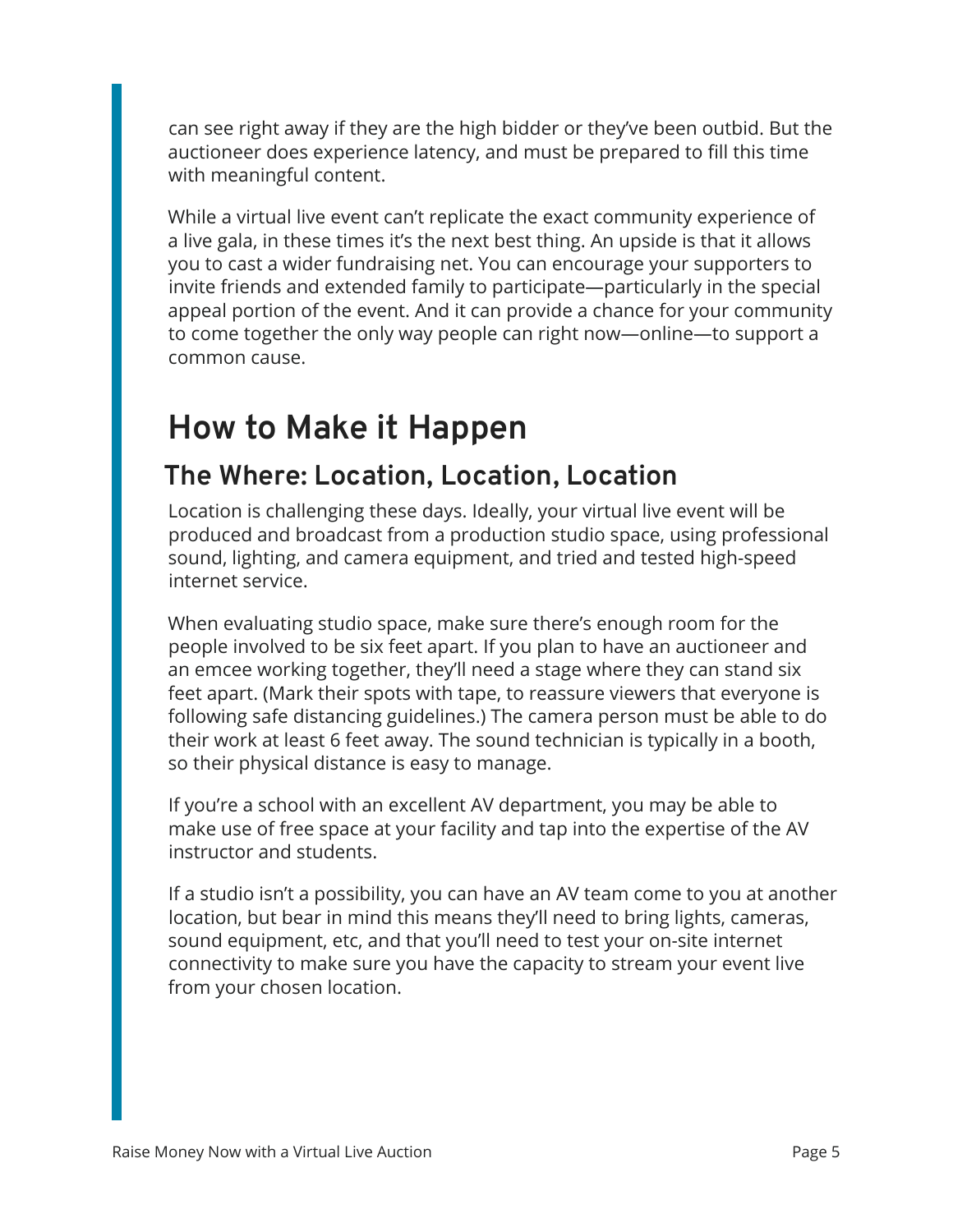## **The Who: A Qualified Team**

Like gala auctions, virtual live auctions are collaborative efforts. In addition to your usual auction committee, you'll need to fill the following roles:

#### **Professional Benefit Auctioneer**

We do mean a professional. This is no time to skimp and rely on a volunteer, regardless of their talents and good intentions. You need someone who can create a live auction vibe (or something really close to it) in an online gathering where folks can't see and talk to one another. A seasoned auctioneer understands the psychology of giving and can influence bidder behavior. The auctioneer is the public face of your virtual event. They provide the juice that powers the bidding.

If you have an auctioneer you traditionally use, talk to them about their experience with virtual live auctions, and make sure they are skilled in the format. All live auctioneering involves a degree of performing. But virtual events demand even more of this skill. There's no live audience for the auctioneer to feed off of, so their enthusiasm, energy, and the fun they project onstage must come from within. It can be a challenge for even a seasoned professional.

Remember, bidders are easily distracted. We've all been conditioned to have an extremely low tolerance for boredom online. As soon as people lose interest, they'll click away to something else. A professional auctioneer can keep your bidders engaged longer, and the longer they watch, the more money you'll raise.

Finally, you want to do everything you can to avoid a potentially disastrous viral moment. What happens online can stay online for a very long time. An amateur auctioneer who flubs spectacularly isn't really the first result you want popping up when people search your organization online.

#### **Emcee**

Your auctioneer can recommend professional emcees, who have tremendous experience hosting benefits. Ask for recommendations of emcees they've enjoyed working with in the past.

An emcee introduces your event, your auctioneer, and helps talk up items. They serve as the "mission ambassador" for your organization during your live event. Which means they need a thorough understanding of your mission and fundraising goals. They and the auctioneer must communicate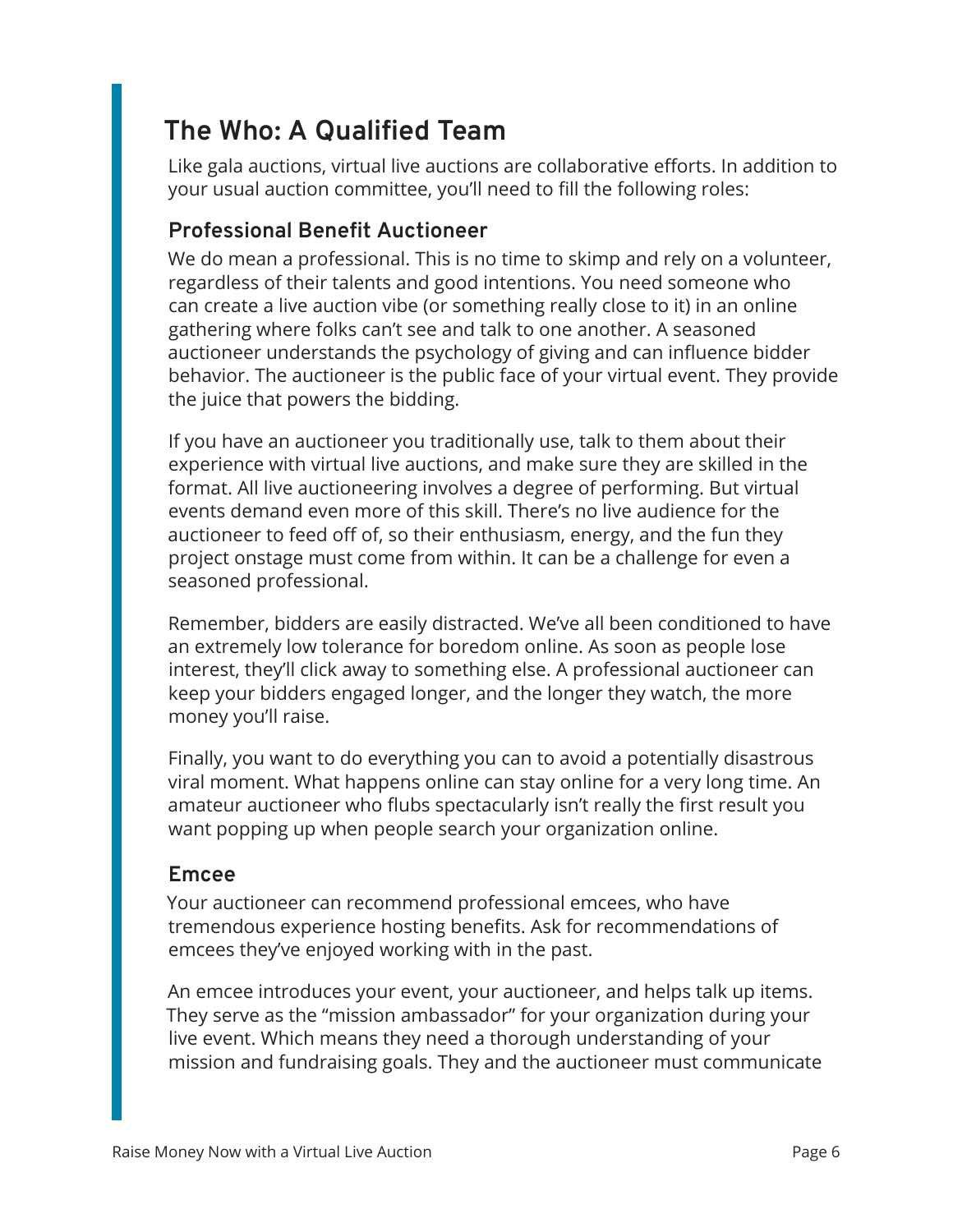ahead of time and assess their chemistry, because they'll need to have a great on-stage rapport.

Another option is to use a virtual emcee to describe each of your items in 1–2 minute videos. Extra points if you can include item photos in the background and provide details not available in written description.

Having a live emcee gives your virtual event a lot more oomph. There are two real, live people for the camera to focus on, rather than just one. This takes some of the performance pressure off the auctioneer. It also allows the camera to cut back and forth between the auctioneer and emcee, which can help maintain viewer interest.

#### **Professional Production Assistant**

Your auctioneer is going to be juggling *a lot* during your virtual live auction. They'll be monitoring the bidding screen, monitoring the live stream, and referring to their own notes/script on yet a third screen. So dedicate a seasoned event professional to assist with monitoring the bidding. This person should be extremely familiar with your bidding software. They can keep tabs on the paddle raise totals and the bidding status of items and feed information to the auctioneer.

#### **Bid Tracking Assistant**

Choose a member of your auction planning team—someone very familiar with the software—to assist with bid tracking. This person will manually close items or bidding groups when the auctioneer signals that it's time.

#### **Professional AV Production Team**

Excellent sound and video quality are key to a successful virtual live auction. Again, bidders will click away if the feed is difficult to see or hear, or if the webstream feels glitchy. So, unless you're a school with a really stellar cadre of AV students and an in-school studio space, investing in a professional AV production team is well worth the cost.

A professional AV team knows how to support your auctioneer and make their job easier with properly placed monitors, and the right lighting, microphone and camera equipment. They offer reliable and strong internet connectivity, so that your webcast transmits smoothly to your audience. And they can seamlessly add pre-recorded video to your livestream and display item photos and bidding instructions at appropriate times.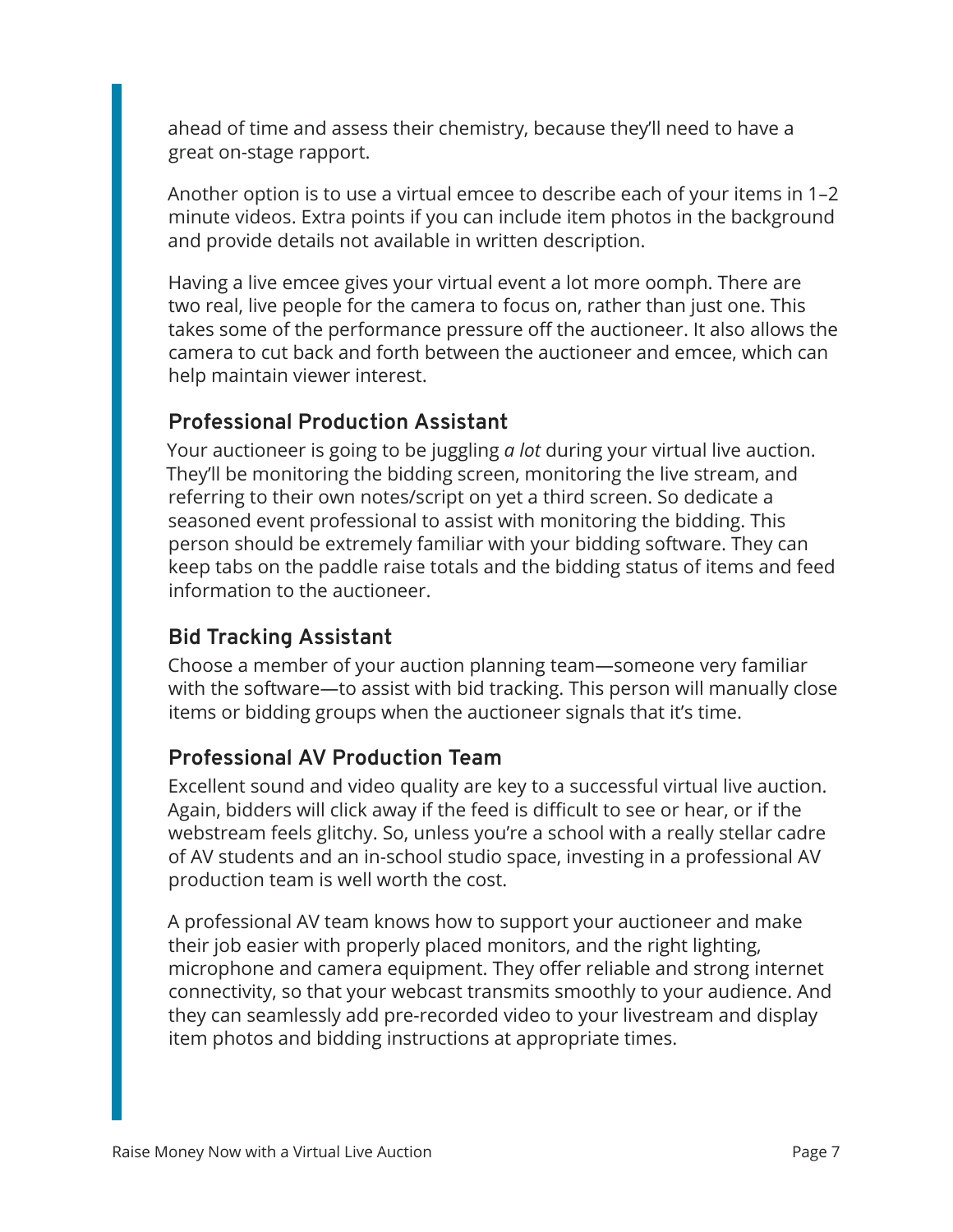They also have the expertise to broadcast picture-in-picture screens, so that bidders can see the item photo and the auctioneer or emcee at the same time. And they can switch camera angles periodically to add visual interest to your feed. As Brian Lehmann of The AV Department notes, this "live switching makes your virtual live auction feel like a television broadcast." Which is essentially what it is.

If you have a sound and lighting team you've worked with on past galas, ask them if they've produced virtual auction livestreams before. (If not, proceed with caution: you only get one shot at your live webcast, so go with experience.) What lessons have they learned that you can apply to your event? Can their studio accommodate your physical distancing requirements?

#### **Videographer(s)**

Short videos can enhance your virtual event. A brief welcome from the CEO, Principal, or Head of School can set the tone for the event. Another video can instruct bidders on how to use the bidding software. You may also want to introduce your Paddle Raise and certain items with brief video clips.

If one of your supporters has video production experience, see if they'll volunteer to produce some short video clips for your auction. And if you can't find a supporter with experience, talk to your AV team or auctioneer about whether they can provide this service.

Last, but certainly not least, these days almost everyone has the ability to film short videos on their phones. Once you've captured your video clips, send them to your AV team for incorporation into your webcast.

The more clips you have, the better. They give your virtual live auction team the ability to cut away from the auctioneer and emcee—breaks that allow them to take a breath, or to gather the latest bidding update or paddle raise tally.

#### **Help Line Monitor**

Dedicate a staff member or volunteer who understands the bidding process, your fundraising auction software, and how to troubleshoot login problems, to answer a Help Line phone number. Publish the number in your Pre-Game video, and scroll it across the bottom of your screen during bidding.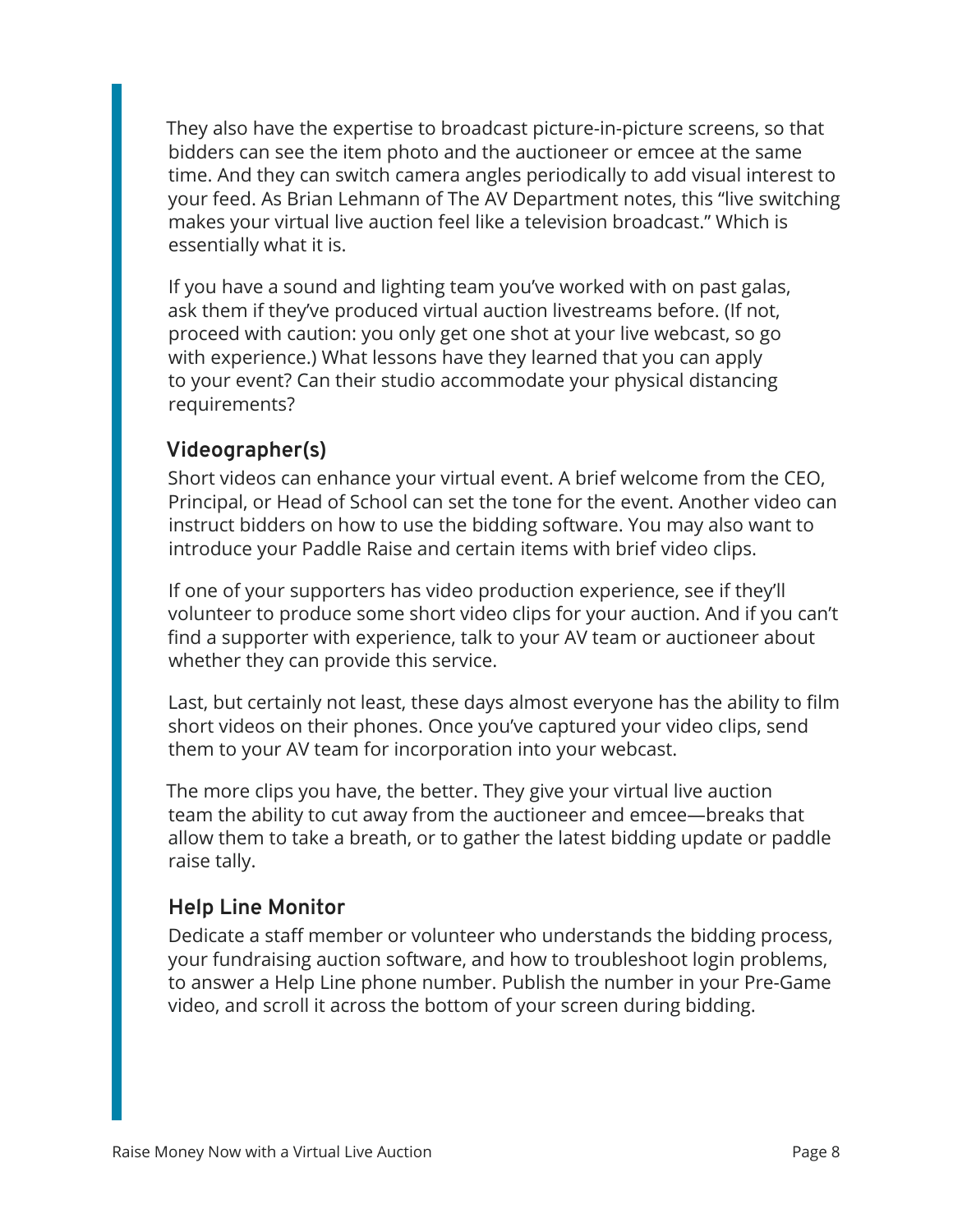#### **Chat Monitor**

If you're going to enable the chat feature of your webstream, you'll want a dedicated staff person or volunteer to monitor it. This person should thoroughly understand the bidding software and how to place and check bids, so that they can answer any bidding questions that appear in the chat.

Your chat monitor should also have some pre-scripted messages on hand that they can use to generate interest just before and during the event. "Super excited to see how much we can raise tonight for GREAT CAUSE!!!" "What are you planning to bid on tonight?" etc.

#### **Social Media Guru**

If your organization already has a strong media presence, now is the time to amp it up even more. If you're not utilizing social media, this is the time to start. Really drive home your mission and the work you're doing to achieve it. Talk about your upcoming fundraiser and how folks can contribute. Use social media to seed enthusiasm for your upcoming event and your organization as a whole. Social Media is the best platform to reach your donor base right now. Use it!

#### **Professional Event Planner(s)**

Think of professional event planners as the utility players on your team. They can be used to fill a number of different support staff needs. Their assistance can be invaluable in pulling off a Virtual event. These professionals already know how to pivot and make a successful auction happen, use them to fill any gaps you have in your team. From pre-event production planning to managing the run-of-show event night, they have the experience to handle all of your event needs.

#### **Live Musician**

This is, of course, a completely optional role to fill. But consider how much depth and interest live music could add to your webcast. Some piano as the Thank You video is running, interspersed with the auctioneer and emcee banter, or to introduce and close out your event can add to the viewer experience.

If you plan to use live music, you'll most likely pre-record it. This takes an extra body out of the studio during your broadcast. Make sure your musician understands exactly what type of music you want them to provide.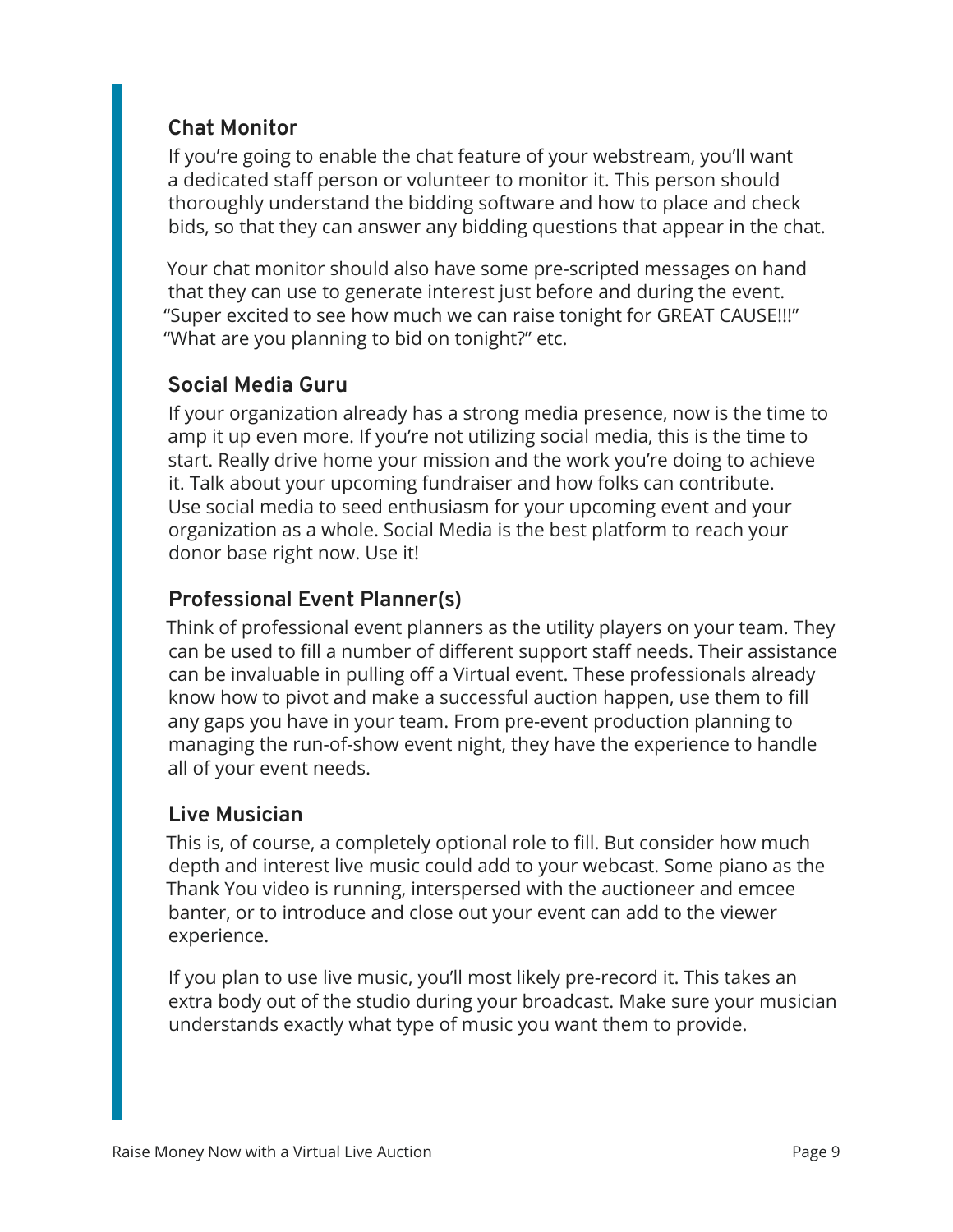**A note of caution:** be careful about using music you pull off the internet or from other streaming sources. Most virtual live auctions are streamed on platforms like YouTube or Vimeo. Bots "patrol" these platforms looking for the use of unlicensed musical content. They'll kill your virtual event instantly if they find it in your livestream.

### **The How: Quality Bidding Software**

If you already have a fundraising software package that you like, that's great. Contact them about how you can use it as part of a virtual live event, and then skip ahead to the next section: Before the Show.

If you're using SchoolAuction.net or Tofino Auctions software, you'll want to read the rest of this section.

We're hard at work on a new version of the software that offers specific virtual bidding features, and we'll be rolling these features out as soon as we can. But you don't have to wait to use your site to run a virtual live auction. You can run a virtual event right now.

Here's how to do it:

#### **Pick Your Format**

There are many ways to run a virtual live auction. The two most effective are TV-style Bidding and Real-time Virtual Bidding.

TV-style selling is essentially the tried-and-true television sales model you've seen for years on stations like QVC. A charismatic sales team talks up the wonders of the item for sale, and sales are live for a limited time. Replace sales with bidding and you've got TV-style Bidding. Items are set to close at scheduled times, and both the bidders and the auctioneer know the closing times. Before the first item closes, the auctioneer and emcee can start talking up the next item. And they can intersperse the selling of one item with updates on how bidding is going on the previous item.

Real Time Virtual Bidding is standard live auction bidding, but online. The auctioneer monitors bids as they come in and sells the item and the organization's mission until that item closes. In this model, the bid tracking assistant manually closes the item at a signal from the auctioneer. The upside of this format is that it has more potential for capturing last-minute high bids. But this model comes with a downside: latency. (Again, this is the delay between when a given moment is filmed for the livestream and the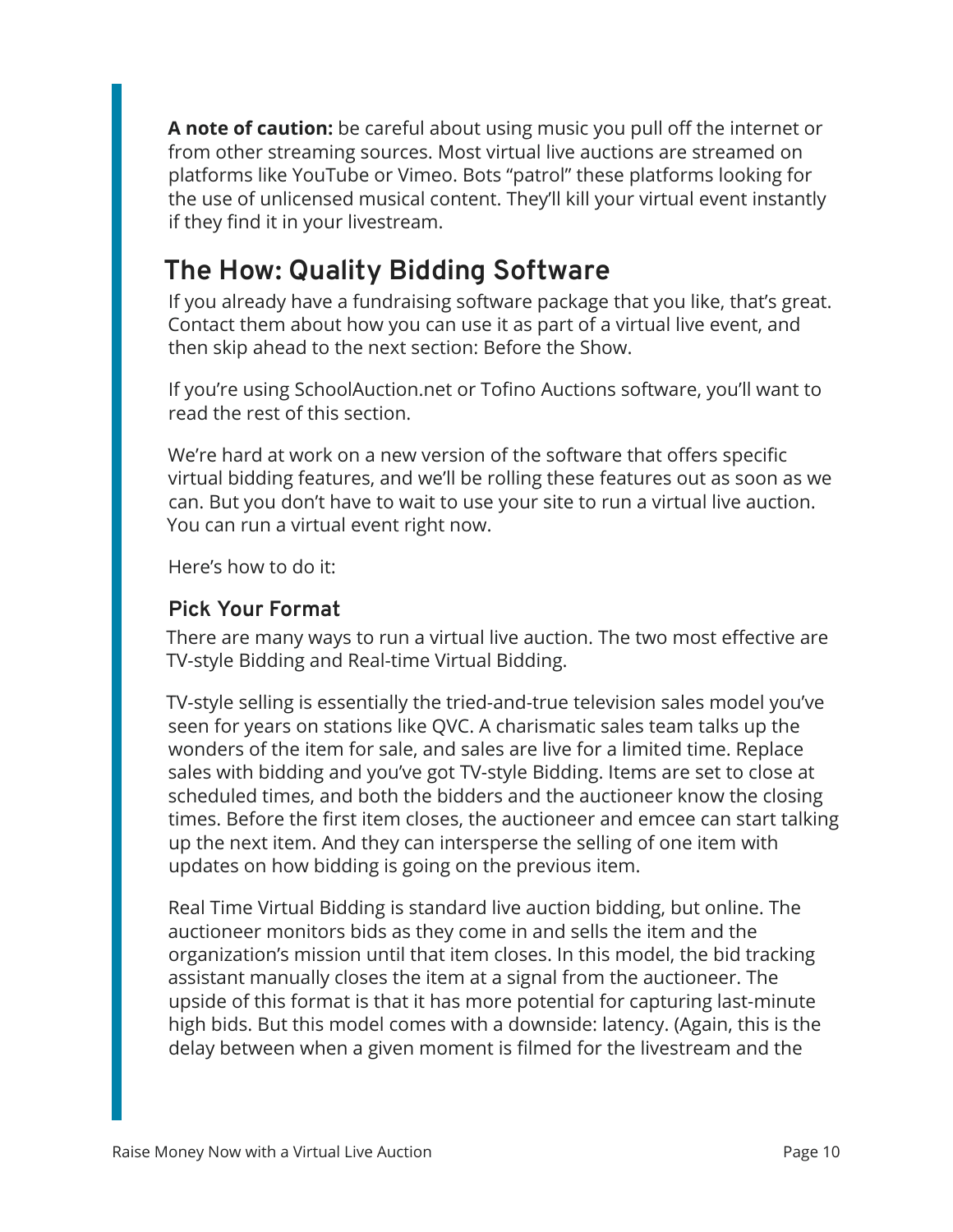time the viewer sees it. This delay can be up to 20–40 seconds with highlatency video streaming services.) Latency means the auctioneer doesn't see bids exactly in real time. They're performing constantly during the bidding to juice up enthusiasm and bidding energy among bidders they can't see. And they can't start selling the next item or group until the current item or group closes.

**Decision Point:** Talk with your auctioneer to decide in advance which model you plan to use for your virtual live auction. Depending on which model you choose, you may organize and assign your bidding groups differently.

#### **Pick Your Format**

It's quickly becoming best practice to sell items in groups, with no more than 4–5 groupings per broadcast.

If you've chosen the TV-Style Bidding format, you'll want to create a separate [bidding group](https://support.tofinoauctions.com/hc/en-us/articles/360034439831-New-Creating-and-Managing-Online-Bidding-Groups) for each of your live items. Keep their opening times the same (say, the start of your broadcast event or slightly earlier) and stagger closing times by 5–10 minute intervals. Give your bidding groups names that correspond with or match your Live item names.

If you've chosen Real Time Virtual Bidding, you can either stagger the closing times of your Live items, or, if you plan to have your auctioneer signal their manual closing, assign them to bidding groups with closing times set later than your broadcast ends. The auctioneer will signal the close of these groups, one-by-one, prior to the end of your event, and the bid tracking assistant will manually close them.

#### **Enter Your Live Items**

You'll [add your items to your catalog](http://https://support.tofinoauctions.com/hc/en-us/articles/205463145-Overview-Enter-Items) just as you always have. But, even though they are selling as Live items, you'll need to give them type=Silent, to enable them to be sold online.

Select Bidding Style = Online/Mobile bidding, and assign the item to its appropriate bidding group. Make sure the item is Visible to Public. And upload at least one great photo.

If you like, you can *create a Category* called Live Auction Items and bulk edit your items to that category. This will help your bidders easily navigate to those items in your catalog.

#### **Double-check and Edit Your Online Auction Settings**

**Go to Admin > Site Settings > Online Auction/Mobile Bidding**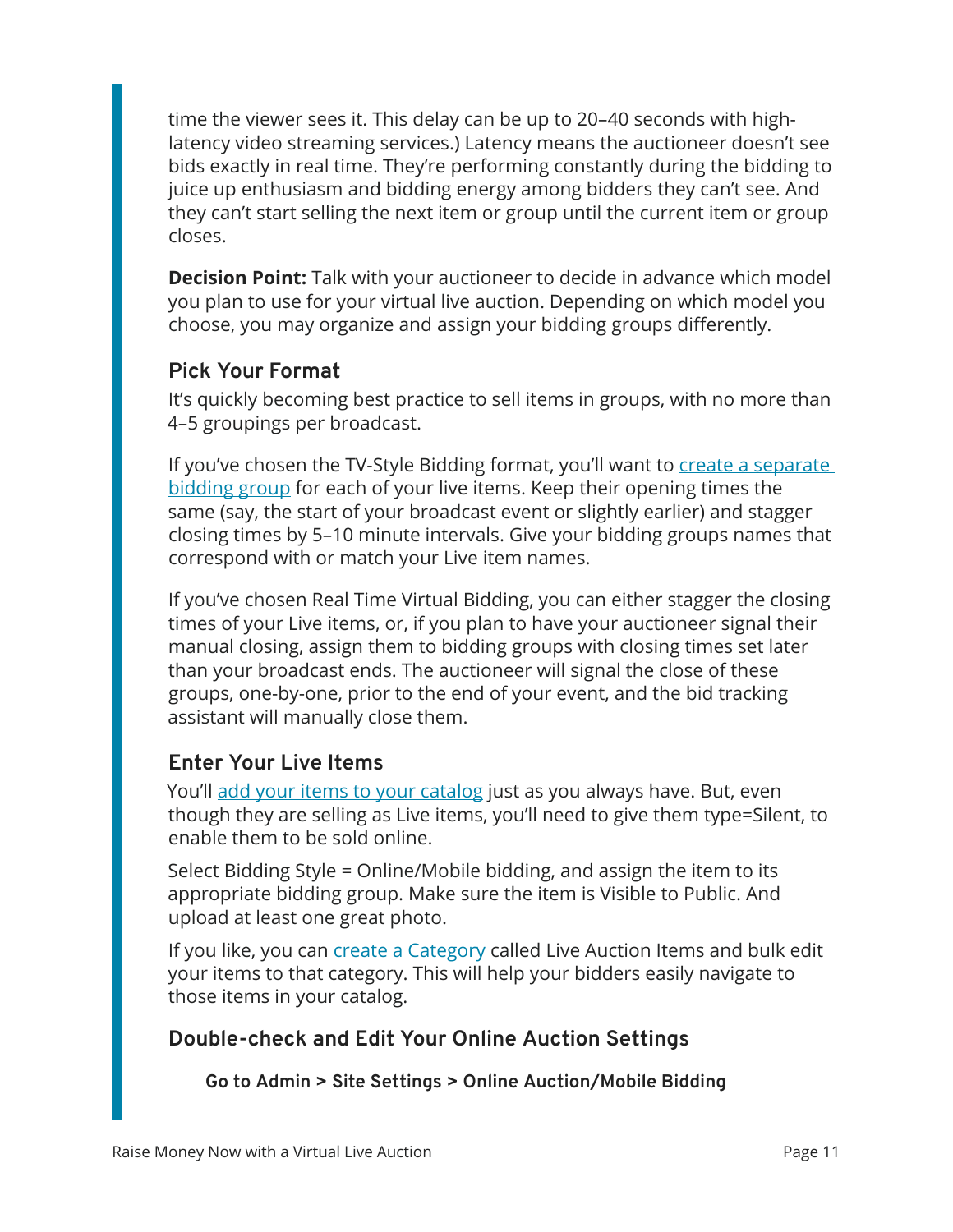#### **> Signup and Invitations.**

Is the *Make Online/Mobile Elements Visible to Public* box checked? If not, no one can see your public catalog.

Is *Display Sign Up Button and Links* checked? If not, your supporters will only be able to bid if you invite them to do so.

#### **Go to Admin > Site Settings > Online Auction/Mobile Bidding > Bidding Settings.**

Are the opening and closing times of your bidding group(s) correct?

Make sure you've selected Quick Bids as your bidding style. If you want to use Max bids during your Silent Online auction, that's great. You'll just need to make sure you edit this setting to Quick Bids before your Live auction opens.

Have you enabled Automatic Closeout? If not, items will not be placed in their winners' carts automatically—you will have to manually award them. If your auctioneer will be manually awarding items, turn this feature OFF at the start of your Virtual Live Auction.

Is [Extended Bidding](http://https://support.tofinoauctions.com/hc/en-us/articles/205720215-Extended-Bidding-Option-) enabled? Extended bidding is optional, but it can help you capture last minute bids on competitive Silent Auction items. If your auctioneer will be manually awarding items, there's no reason to enable extended bidding. But if items will be closing automatically at a scheduled time, discuss this feature with your auctioneer to decide if you want it on or off during your Live auction.

Are you [restricting bidding](https://support.tofinoauctions.com/hc/en-us/articles/205584805-Decision-Point-Do-you-need-to-restrict-access-to-the-web-catalog-) to any groups, say people who bought a ticket, or people already on your Users list? If not, make sure your settings reflect that.

#### **Go to Admin > Site Settings > Online Auction/Mobile Bidding > Payment Settings.**

Is your default payment setting correct?

If you are allowing custom payments, have you set up your [Custom Payment instructions](https://support.tofinoauctions.com/hc/en-us/articles/204927129-Creating-a-Custom-Payment-Type)?

If you plan to send Daily Payment Reminders, are they turned on?

#### **Go to Admin > Site Settings > Online Auction/Mobile Bidding > Email & Text Notifications.**

Make sure outbid notifications are turned on.

Plus/Premium subscribers should also make sure [text notifications](https://support.tofinoauctions.com/hc/en-us/articles/360037701272-SMS-Text-Outbid-Notifications-Plus-Premium-) are turned on.

If you plan Send an Email Notification to Winning Bidders (more on this choice below) make sure that feature is turned on.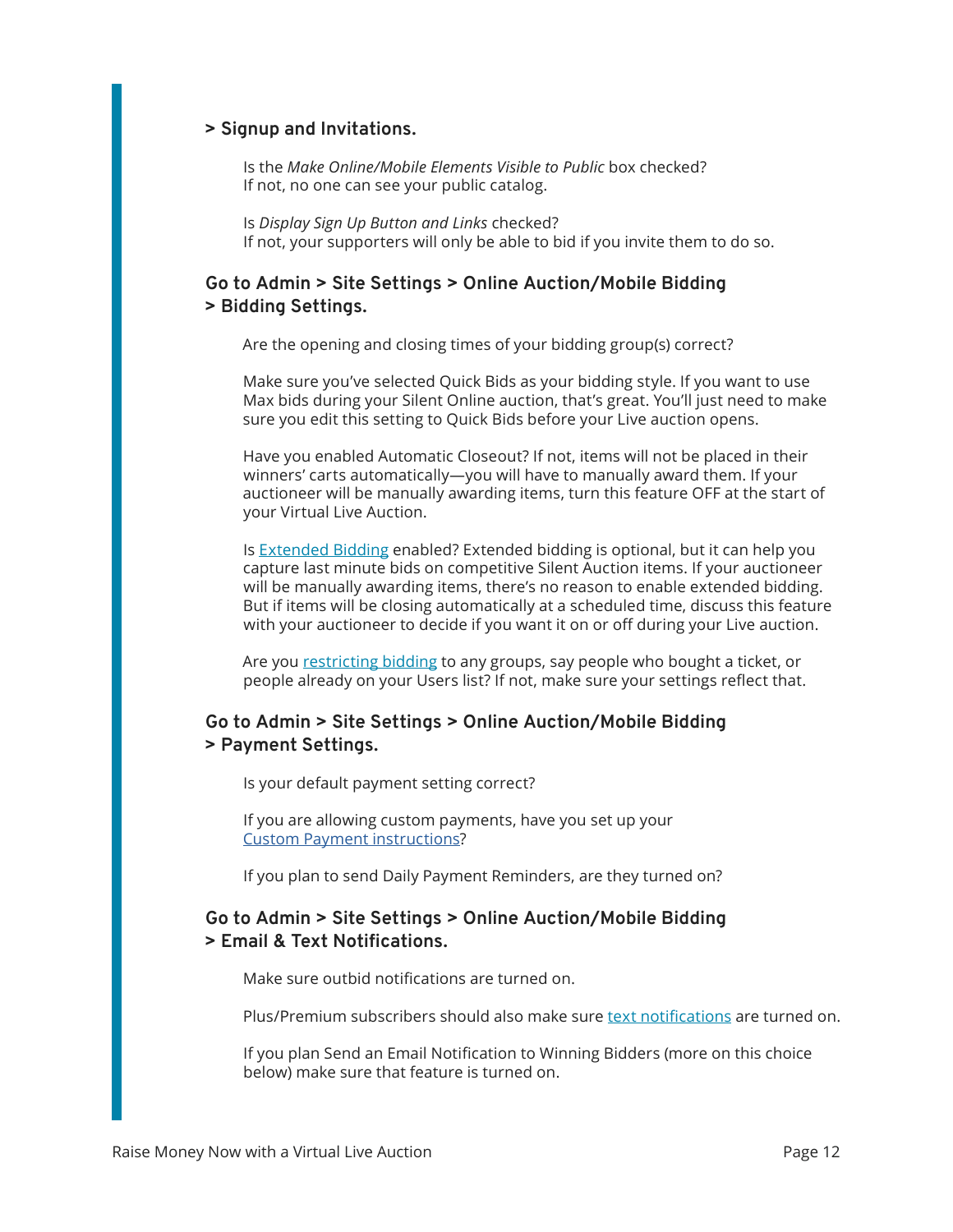#### **Go to Admin > Site Settings > Communications > Email Templates.**

Edit your Invitation to Bid and Follow-up Invitation to Bid, Outbid Notification, Daily Payment Reminder, and Winning Bid Notification templates. These templates can all be sent as-is. Editing them is entirely optional, but can add some nice personalization to your event.

#### **Get Your Supporters Bidding**

Check your site for duplicate users to make sure your invited bidders can log in. [Merge any duplicate users.](https://support.tofinoauctions.com/hc/en-us/articles/205032109-Merging-Duplicate-User-Records-Video)

[Invite your supporters to bid.](https://support.tofinoauctions.com/hc/en-us/articles/205604605-Emailing-Invitations-to-Bid) Send your Invitation to Bid to get them bidding on your Silent Auction. Use your follow-up invitation to bid to re-invite them to bid in your Live Auction.

If your organization is new to the software and/or you haven't used it for mobile bidding during a previous event, you'll want to take a little time to make sure your potential bidders know how to sign up to bid, and how to place a bid. Make sure your auctioneer is up to speed on this, too, so they can explain it periodically throughout your virtual event.

[Troubleshooting](https://support.tofinoauctions.com/hc/en-us/articles/115000053771-Troubleshooting-Login-Issues) Log In Issues: If someone is having trouble accessing bidding, the best way to get them started is to send them an invitation to bid. They should check their spam folder if the email doesn't appear in their inbox

#### **Track Bids Received/Award Items**

Your Auctioneer and/or production assistant and bid tracking assistant can [track high bids](https://support.tofinoauctions.com/hc/en-us/articles/205604765-Viewing-Bidding-Progress) at:

#### **Admin > View Reports > View Summary Reports > Online/Mobile Auction: High Bids.**

You can sort this report by the Updated column (click TWICE on the column header) to see the most recent bids. **Refresh the screen regularly to update.**

You can also view the high bidder for any item by clicking the Show Bid History button on the item tile.

Premium Subscribers can Close and Award bidding groups on their Mobile [Dashboard.](https://support.tofinoauctions.com/hc/en-us/articles/360034201992-New-Mobile-Dashboard-Premium-) Standard and Plus subscribers need to award the items from each individual item detail screen. (Be sure to access the item detail screen via the admin view of your catalog. The Award Item button does not display on the public view items tiles.)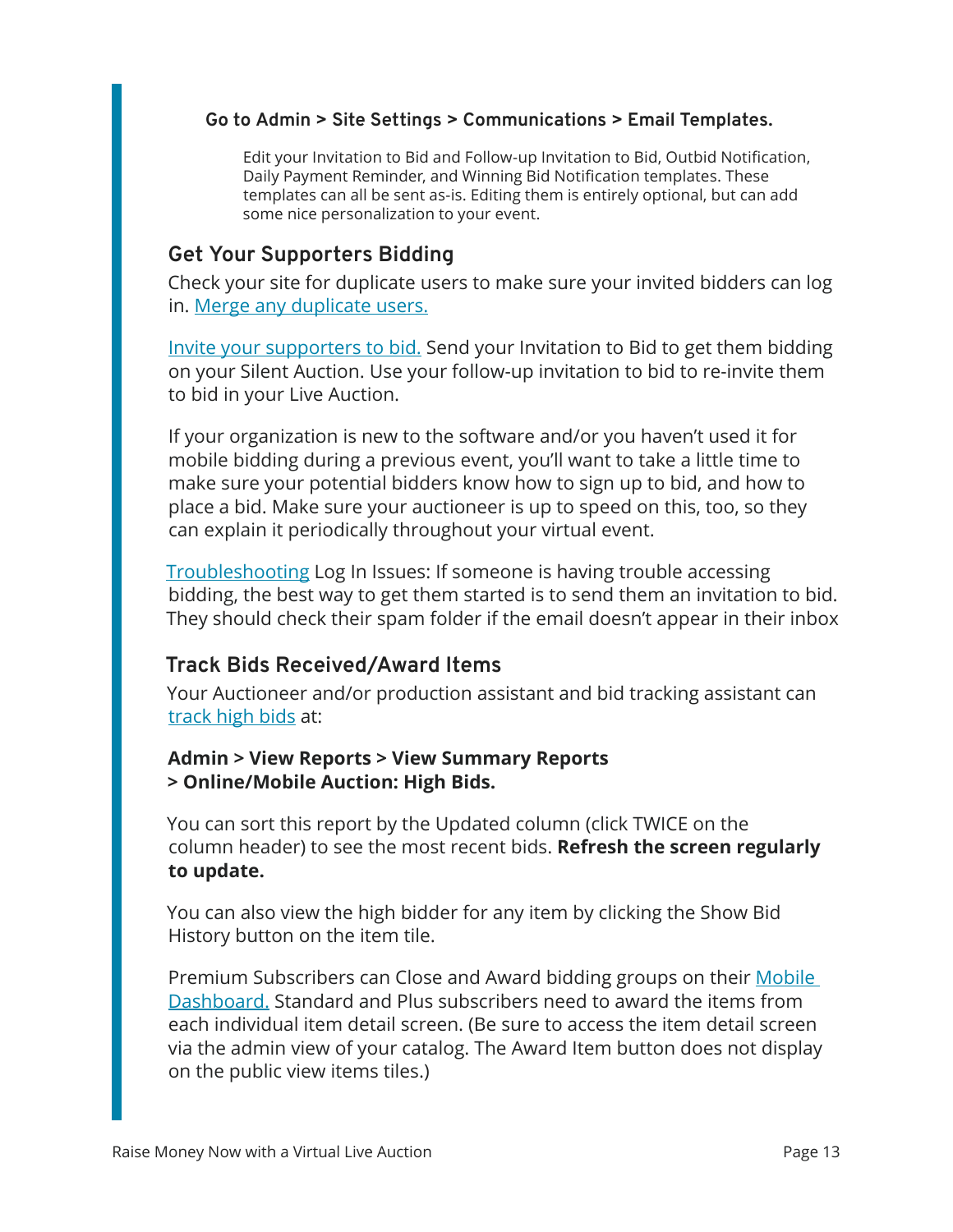#### **Notify Winners and Collect Payment**

You can set your site to send an email notification for each item won, or, you can consolidate your communications and make things a little easier for your winners by turning off your Winning Bid Notification Email and instead send everyone an Invitation to Self Check-out.

The Invitation to Self Check-Out contains a personalized link that allows buyers to review their purchases and pay for them online.

Premium subscribers can send this Invite from their Mobile Dashboard at the end of the event. Plus and Standard Subscribers can [send it from the](https://support.tofinoauctions.com/hc/en-us/articles/204927019-Using-Self-Check-Out-Feature-to-Collect-Payment-on-Orders-W-O-Vaulted-Cards-)  [Orders Page.](https://support.tofinoauctions.com/hc/en-us/articles/204927019-Using-Self-Check-Out-Feature-to-Collect-Payment-on-Orders-W-O-Vaulted-Cards-)

### **Before The Show**

#### **Curate Your Items**

A gala auction often has as many as 15 live items, including a paddle raise or special appeal. But a gala auction also has a room full of people talking to each other, watching the show together and feeding off not just the energy generated by the auctioneer and emcee, but the energy generated by the crowd. In order to sustain and benefit from even close to that level of bidding energy, your virtual live event needs to be quick and short—probably no more than half an hour from when the bidding starts until your grand finale. Every minute past the half hour mark, regardless of the quality of your webcast, will see a dramatic drop off in potential bidders.

So curate a limited slate of 4 to 5 live auction items, tops. If you have a traditional live item that sells well and appeals to a broad swath of your demographic, say that prime parking place near the front of the building, be sure to include it.

Travel packages and experiences (but not cruises, at the moment) still sell and make excellent virtual live auction items. They offer great visuals, and your auctioneer and emcee will find them easier to riff about than something static. As soon as restrictions lift, people will be yearning to travel. But ask the donor or consignment vendor for an extended window on package component expirations, if possible. One consignment vendor we know well is offering 5-year windows (the norm is 1 year) to use their packages right now.

#### **Recruit Sponsors**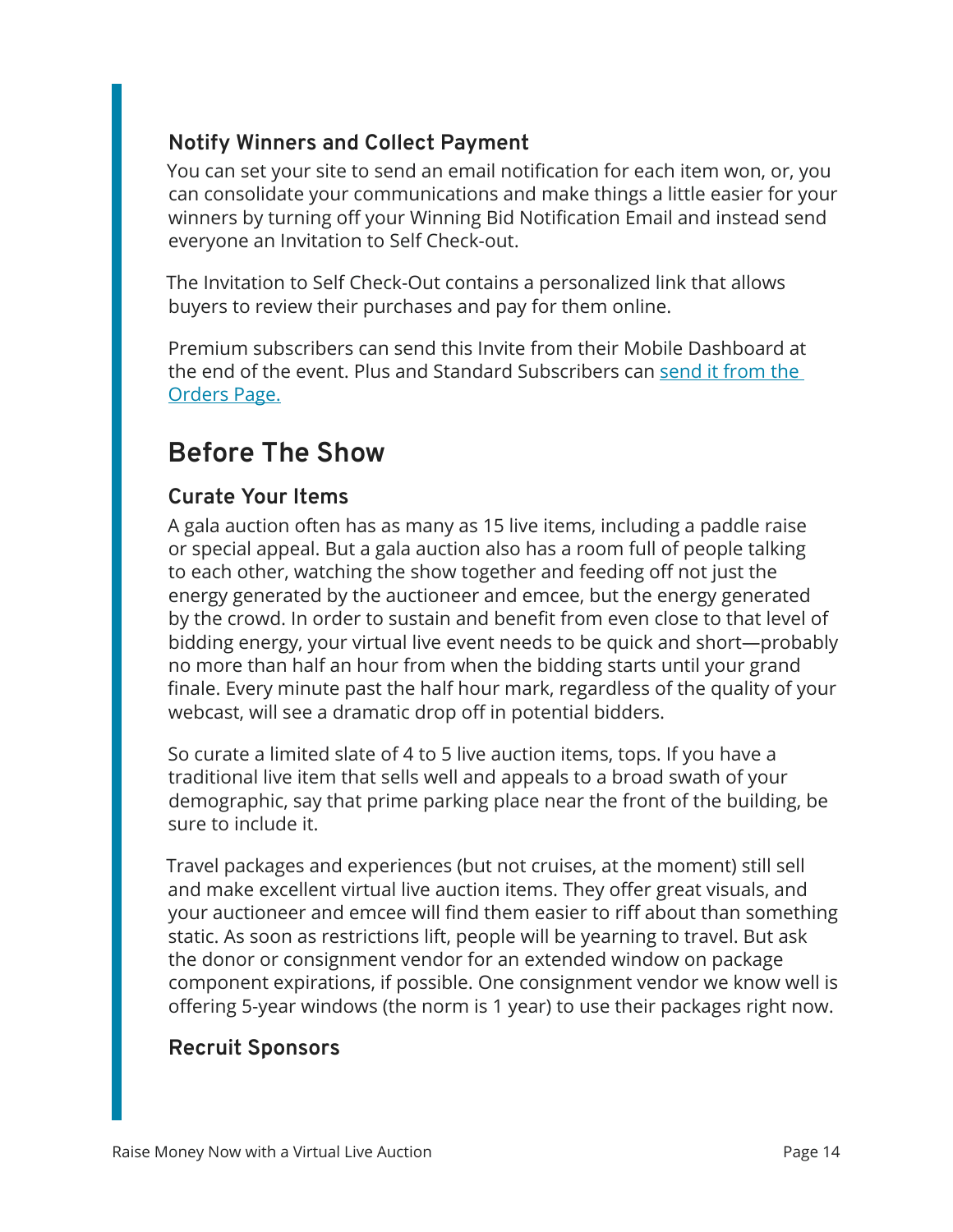Just because you're not holding a gala doesn't mean you shouldn't solicit sponsorships. Focus on providing sponsors recognition rather than event tickets. And let them sponsor expenses related directly to producing your event: professional videography, live music, even your paddle raise can be sponsored. Be sure to provide recognition for these sponsors in your bidding software and in a thank-you video that will run during the pre-game portion of your event.

Provide your auctioneer and emcee a list of your sponsors. They can intersperse sponsor recognition with item sales. Filling the lag time with sponsor shout outs is a great way to recognize those key partners again.

Even better: ask your sponsors to provide fun, 15-second video vignettes that you can play between live items.

#### **Produce Videos**

As we noted above, if at all feasible, you'll want to have lots of pre-recorded video clips on hand. These can include:

- Your pre-game video scroll (more on this below)
- A welcome message
- Sign up and bidding instructions, with screenshots of the bidding software views
- An intro to your paddle raise
- Thank you to sponsors
- Thank you to your auction committee members
- Teasers or intros for your Live items
- Humorous "Commercial" breaks so that folks can refill their drinks
- Brief musical performances
- Organization beneficiaries thanking your audience for their support

#### **Script the Event**

You can't afford to wing it during your virtual live event. A detailed script is essential to the success of your event. And as Misty Marquam of Marquam Auction Agency notes, scripting is "not for the novice." In order to be prepared for the latency effect, your auctioneer and team need to script out:

- All cues for the AV team to run video or switch backgrounds.
- Welcome and Introductions of the auctioneer and emcee.
- Numerous ways to talk about the mission of your organization. Your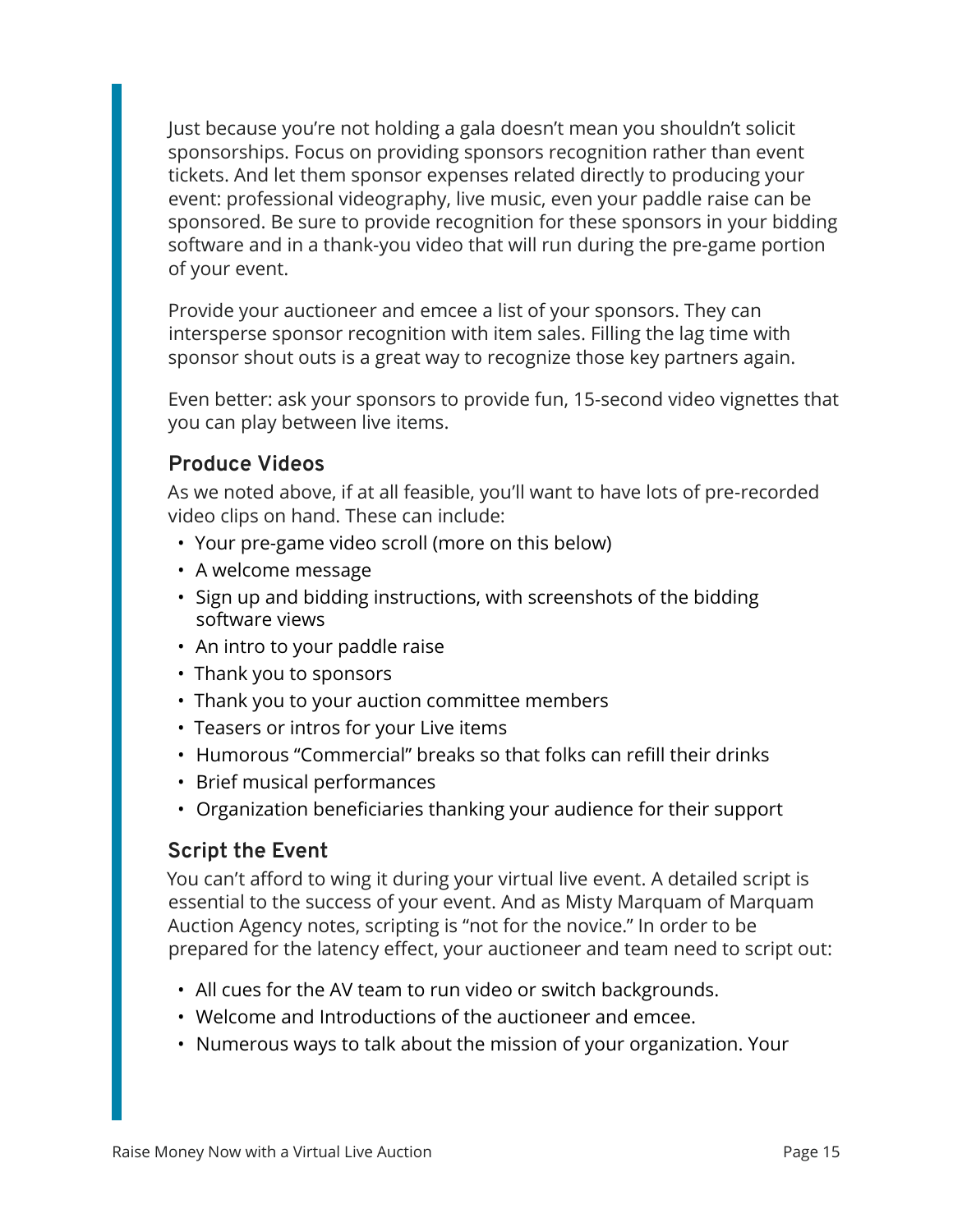auctioneer should know your mission backwards and forwards and be able to tell your story in multiple ways.

- Auctioneer/Emcee banter to get the show started and to introduce each item.
- How to sign up to bid, how to place a bid, how to make a paddle raise donation. Your auctioneer and emcee should understand exactly what button bidders need to push and when.
- Paddle raise introduction and how supporters can donate.
- Introduction to each item, riffs on item selling points, how to bid on each item.
- Transitions that bridge the viewer from what they just saw (say, bidding on Item 1) to what they'll see next (a brief video describing Item 2, for instance). Every transition should be planned and scripted to keep viewers on track and fully engaged in what they're seeing on screen.
- Closing the Auction: final thank yous, tally of funds raised, grand finale.

#### **Run Of Show**

The week before your event your principal team members, including your auctioneer, emcee and AV technicians need to intentionally craft what's called a run-of-show.

The run-of-show takes everyone through the draft script, beat by beat. This is an opportunity for your team to identify and brainstorm solutions to possible problems, refine verbiage, add creative flair to your event, and clarify any points of confusion.

Most importantly: your run-of-show makes sure everyone is on the same page regarding the plan for how your event will be executed. It explicitly spells out not just what people will say and when, but what people will do and when: with action cues for your AV team and your auctioneer and emcee.

The run-of-show maps out everything: when each video will be shown, when each item will be bid on, which photos/videos will display when, and which videos could be cued up if an unexpected break is needed for your live presenters.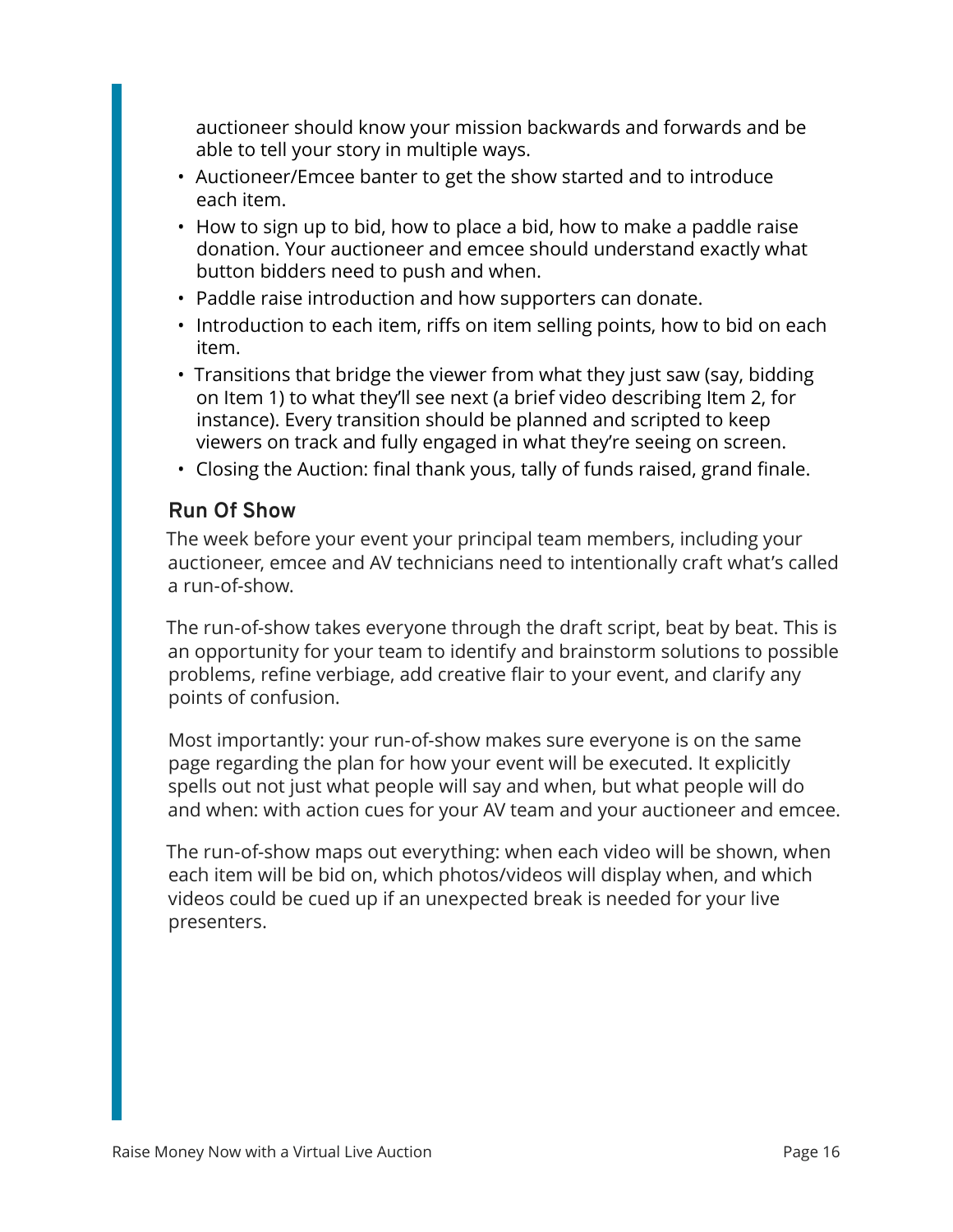### **Show Time! The Event Itself**

#### **Pre-game Video Scroll**

Don't wait until your official starting time to thank sponsors and committee members and let people know how to sign up to bid. You want to save all of your valuable live-stream time for what really matters: raising money.

About 30–45 minutes before your event starts, begin rolling your pre-game video. This is a looping video that should include thank-yous to sponsors, committee members and volunteers. It can include inspirational photos of the population you serve and the work your organization does. You can also include photos of your live items and reminders of the virtual live auction starting time. And, most importantly and repeatedly, your pre-game video should tell people how to bid on items.

Of course your auctioneer will re-iterate your bidding instructions during your live event, but it's always a good idea to give people a head start.

#### **Welcome Message**

Ideally, this is a BRIEF and focused pre-recorded message. It can come from your principal or head of school, from your development director, or from a student or recipient of your services. It should be short and inspirational. The goal is not to run through a list of thank you's to the parties involved. (Your pre-game video just did this and you can do it again at the close of your Virtual Live Auction.) You don't want to lose people right off the bat. You want to thank them for tuning in, fire them up for your cause, and get them excited to bid. All in three minutes or less, please.

#### **Introductions of the Auctioneer and Emcee**

The auctioneer and emcee introduce themselves and welcome everyone to the event. Theirs are the first live faces your bidders will see. They'll establish their rapport and get everyone revved up and ready to raise money, starting with a Special Appeal. They'll want to chat for several minutes in order to give viewers time to sign up to bid.

#### **Paddle Raise/Special Appeal**

This is the highest value portion of a gala event. Because viewership falls off as the virtual event proceeds, doing the Paddle Raise up front is essential. That's when most bidders are watching. Introduce this segment of your event with a brief, inspirational video.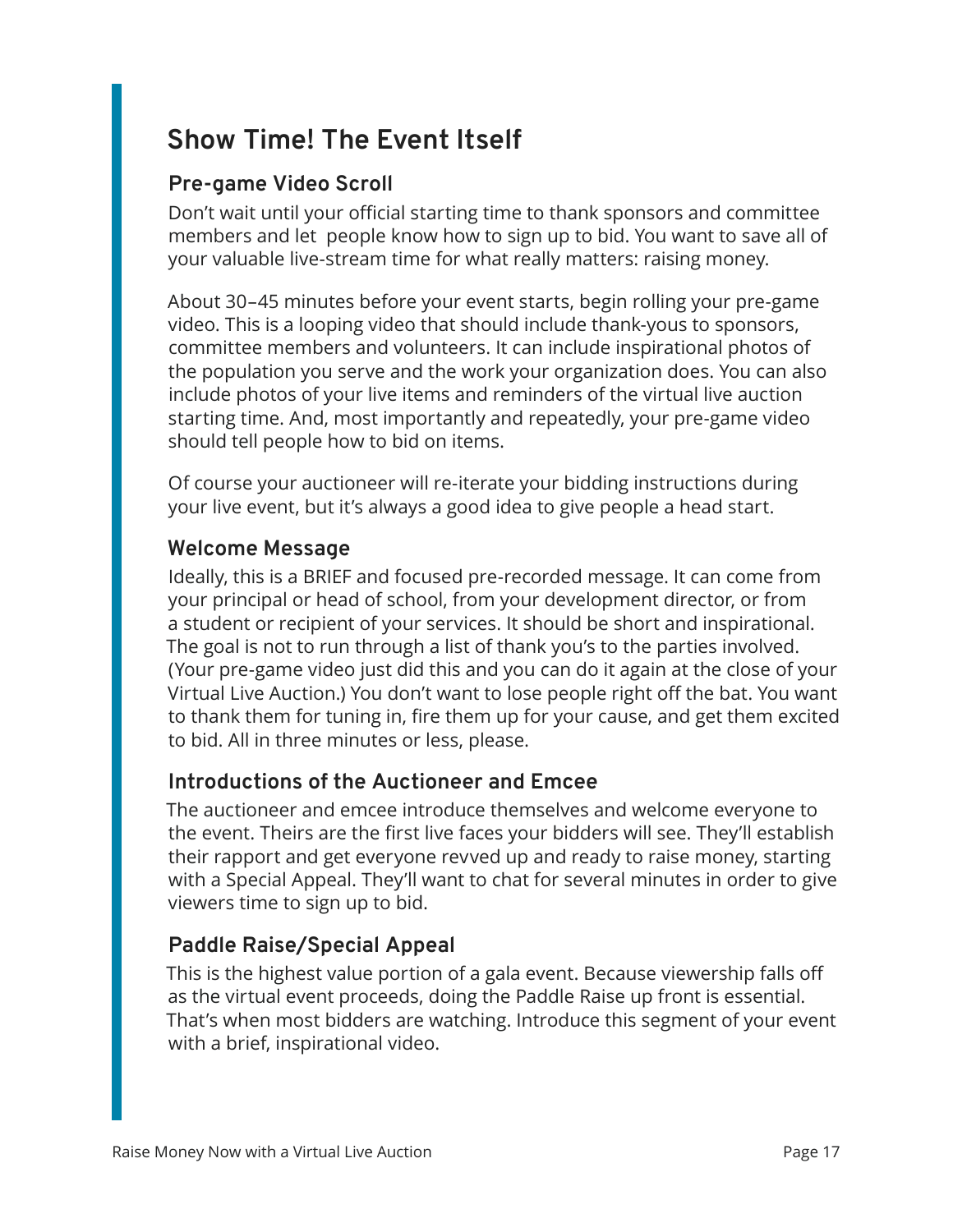As usual your organization should prep pre-committed large donors to give early and make sure they understand how to make their donation.

At the conclusion of your paddle raise, let your viewers know how much they've raised. Make the announcement a celebratory moment.

#### **Bidding**

At last! The moment everyone has been waiting for: a chance to bid on your exciting and well-curated live items!

Your auctioneer should take a minute or two to:

- Remind people to get ready to bid (with screenshots displaying)
- Let people know how to get assistance if they're having trouble signing up to bid
- Explain the latency effect and how it makes your virtual live auction different than a "regular" live auction
- Explain how they will be announcing item closings
- Encourage people not to delay bidding

This last point is especially critical. A virtual live auction isn't like a regular live auction, where a bidder can swoop in at the last minute with a high bid and win. In a virtual event, you snooze, you lose. The webcast your bidders are watching is actually being filmed about 30 seconds before they see it, so the auctioneer may be closing an item sooner than bidders anticipate. Make sure your bidders understand they need to get their bids in early so they don't miss out.

#### **Wrap Up and Grand Finale**

This is the moment to thank your sponsors—ideally, in a creative and fun way. While the thank you video is running, the bid tracking assistant can tally the funds raised during the evening. This is the result of everyone's hard work and generosity, so announcing your total raised should be done with tremendous celebratory spirit.

After your big announcement, why not cap off the event with something fun and lighthearted? Cut away to a community member dancing or performing your school fight song, to a zoom chat of your supporters wearing funny hats or all raising a toast.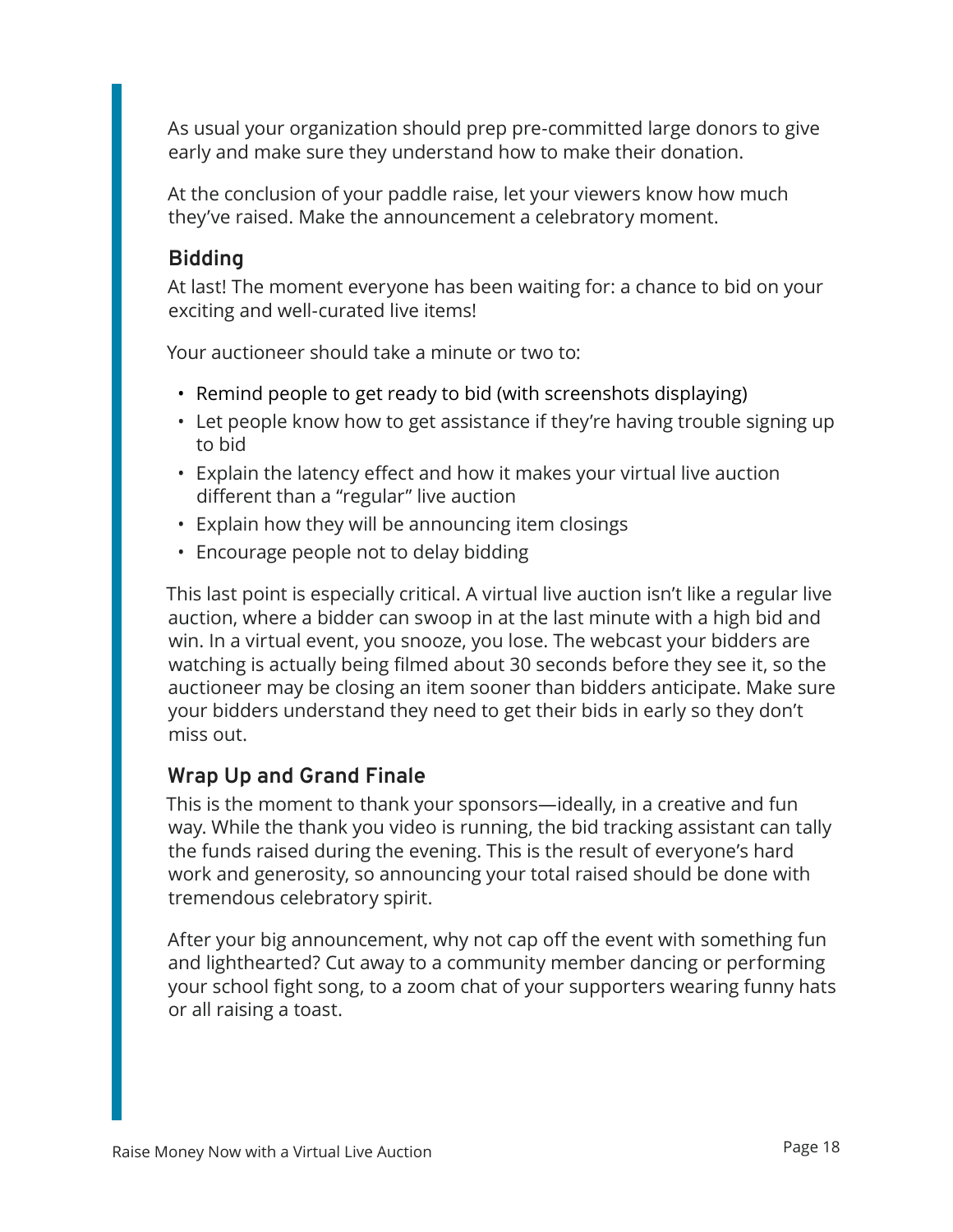### **After the Curtain Falls**

You did it! And while you definitely deserve to rest on your laurels, there are a few more tasks to take care of before you're completely finished.

#### **Gratitude**

Thank everyone. Your item donors, your sponsors, your auction committee, your board, your staff, your great professional auction team. Let them all know how much you raised and that you couldn't have done without their generous assistance.

Put a note on your website encouraging your community to support your local item donors and give them specific ideas about how. For instance: "The following restaurants offer curbside take-out and gave generously to our auction. Take a break from cooking and order out tonight!"

#### **Officially Notify Winners and Collect Payments**

You've probably already done this using your auction software, but if not, don't delay. And if you have, check to see if some orders remain unpaid. You'll want to charge vaulted credit cards and send folks who haven't paid a new invitation to self check-out.

#### **Debrief**

It may be tempting to put this off, but memory is a fickle thing. You won't regret scheduling a virtual debrief session with your team for the week after your event when the details are still fresh in your mind.

- Discuss what worked well and what didn't.
- Which items sold better than expected? Make a note and plan to reach out to those donors again.
- What changes might translate well to a gala event?

We will return to those someday!

But until that day comes, you can bring your community "together" and raise lots of money for your organization by pivoting to a Virtual Live Auction.